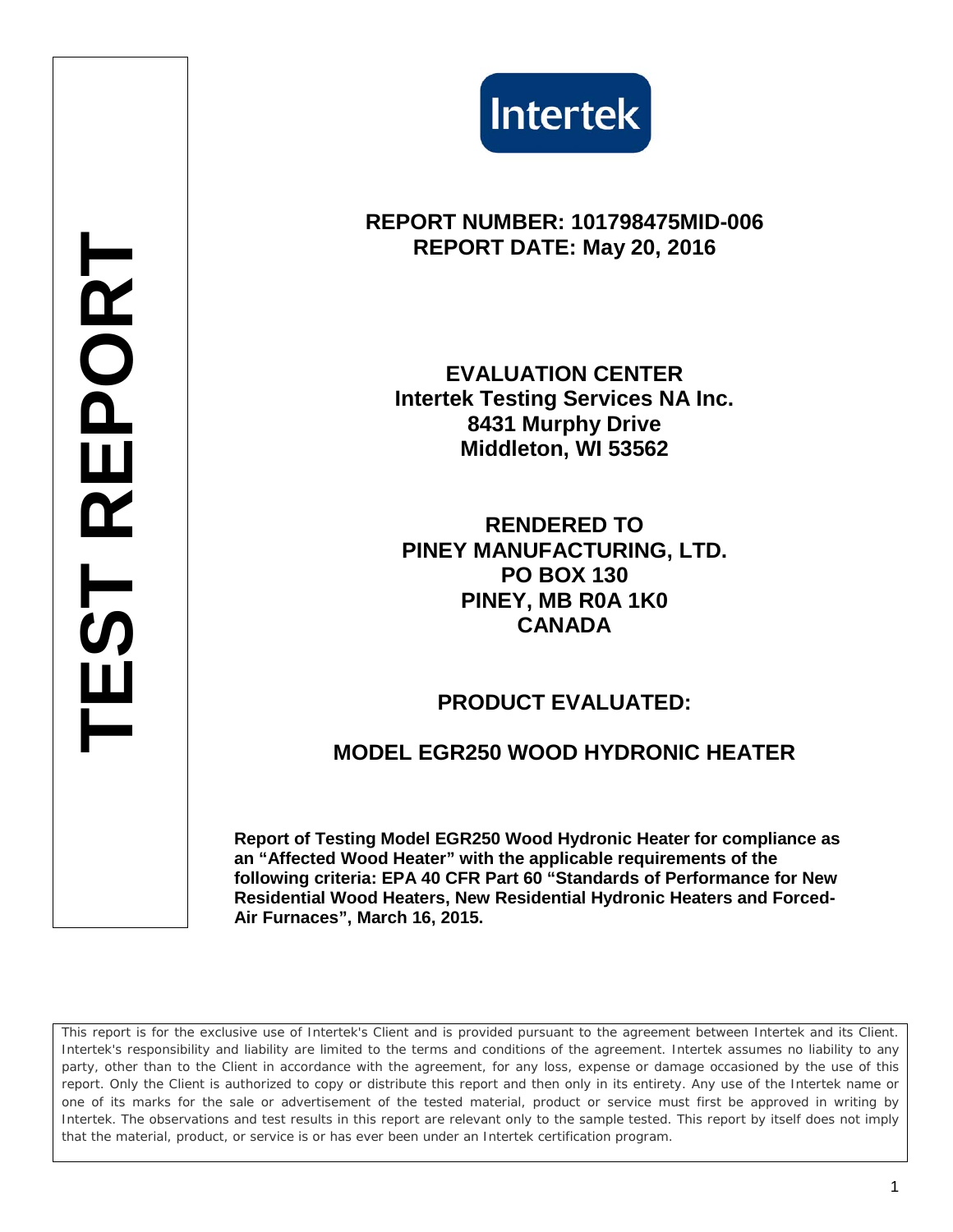# **Contents**

| T.   |       |         |
|------|-------|---------|
|      | I.A   |         |
|      | I.B   |         |
|      | 1.C   |         |
|      | I.D   |         |
| II.  |       |         |
|      | II.A  |         |
|      | II.B  |         |
|      |       |         |
|      |       | II.B(2) |
|      | ILC   |         |
|      | II.D  |         |
|      | II.D  |         |
|      |       |         |
|      |       |         |
|      |       |         |
|      |       |         |
|      |       |         |
|      |       |         |
| III. |       |         |
|      | III.A |         |
|      | III.B |         |
|      | III.C |         |

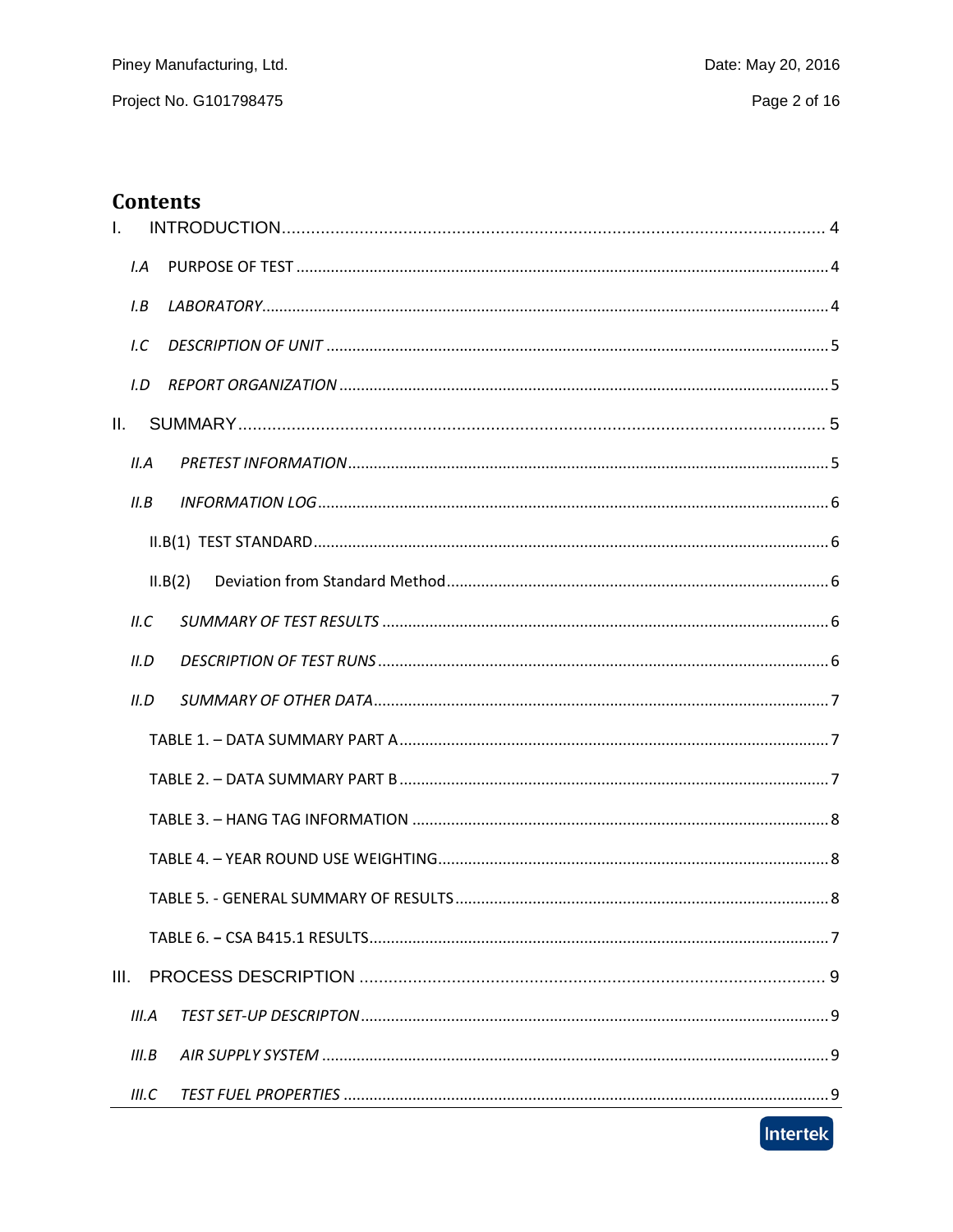| Piney Manufacturing, Ltd.<br>Date: May 20, 2016 |
|-------------------------------------------------|
| Page 3 of 16<br>Project No. G101798475          |
|                                                 |
| IV.A.                                           |
| IV.A.(1)                                        |
| IV.B.                                           |
|                                                 |
| IV.B.(2).                                       |
|                                                 |
|                                                 |
|                                                 |
|                                                 |
| VI.A. (1).                                      |
| VI.A.(2).                                       |
| VI.A.(3).                                       |
| VI.B.                                           |
| VI.B.(1).                                       |
| VI.B.(2).                                       |
|                                                 |
|                                                 |

## **REVISION SUMMARY**

| <b>DATE</b> | <b>SUMMARY</b> |
|-------------|----------------|
|             |                |
|             |                |
|             |                |
|             |                |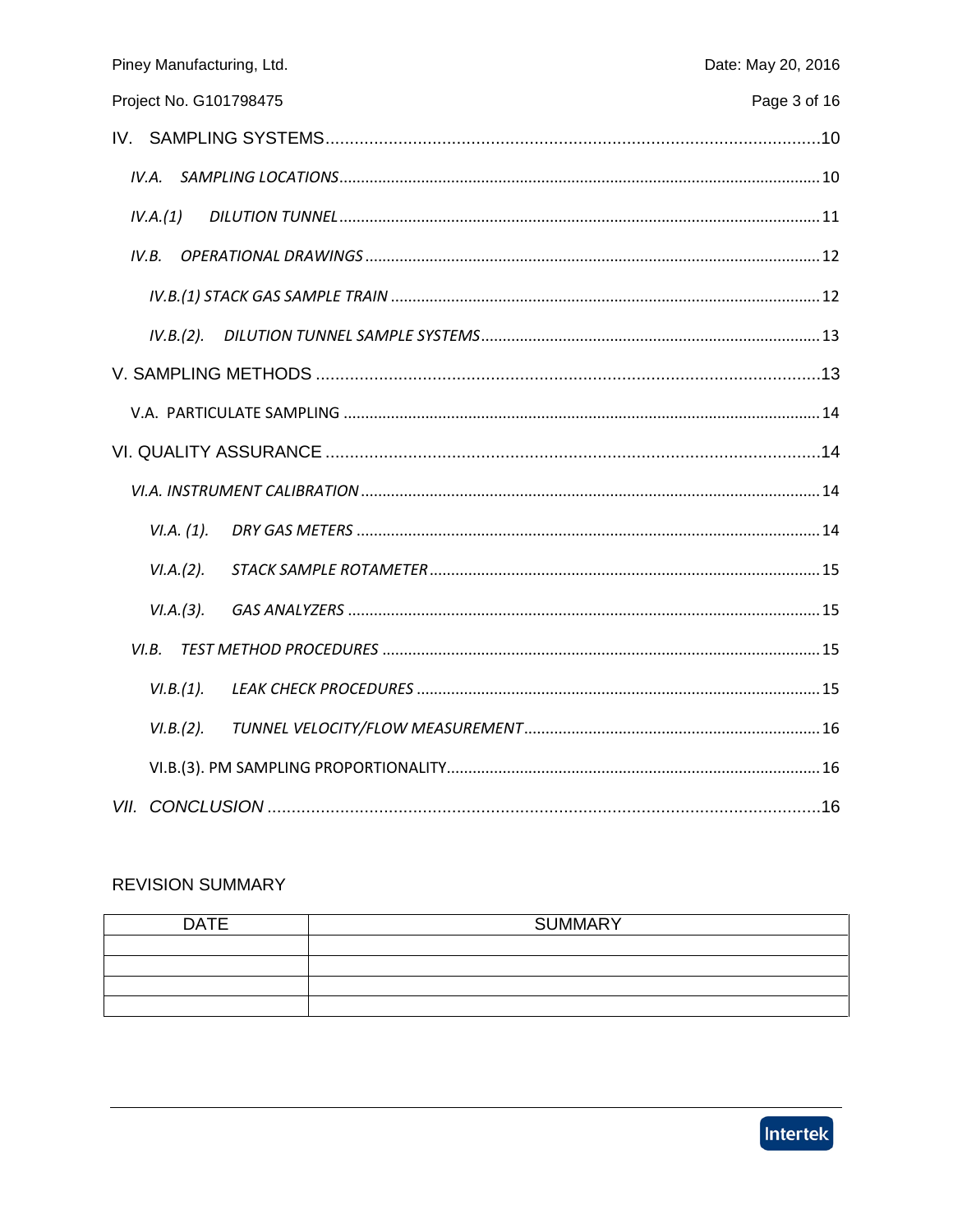## <span id="page-3-0"></span>**I. INTRODUCTION**

Intertek Testing Services NA (Intertek) has conducted testing for Piney Manufacturing, Ltd., on model EGR250 Wood Hydronic Heater to evaluate all applicable performance requirements included in "Determination of particulate matter emissions from wood hydronic heaters."

## <span id="page-3-1"></span>*I.A* **PURPOSE OF TEST**

The test was conducted to determine if the unit is in accordance with U.S EPA requirements under EPA 40 CFR Part 60 "Standards of Performance for New Residential Wood Heaters, New Residential Hydronic Heaters and Forced-Air Furnaces". This evaluation was started on May 2, 2016 and completed on May 5, 2016. The following test methods were applicable:

ASTM E2515-11- Standard Test Method for Determination of Particulate Matter Emissions Collected by a Dilution Tunnel

ASTM E2618-13 - Standard Test Method for Measurement of Particulate Emissions and Heating Efficiency of Solid Fuel-Fired Hydronic Heating Appliances

EPA Test Method 28 WHH-15 – Measurement of Particulate Emissions and Heating Efficiency of Solid Fuel-Fired Hydronic Heating Appliances

CSA B415.1-10 - Performance Testing of Solid-Fuel-Burning Heating Appliances

## <span id="page-3-2"></span>*I.B LABORATORY*

The tests on the model EGR250 Wood Hydronic Heater were conducted at the Intertek testing Services Laboratory located at 8431 Murphy Drive, Middleton, WI, 53562. The laboratory is accredited by the U.S. EPA, Certificate Number 3. The test was conducted by Brian Ziegler and Ken Slater.

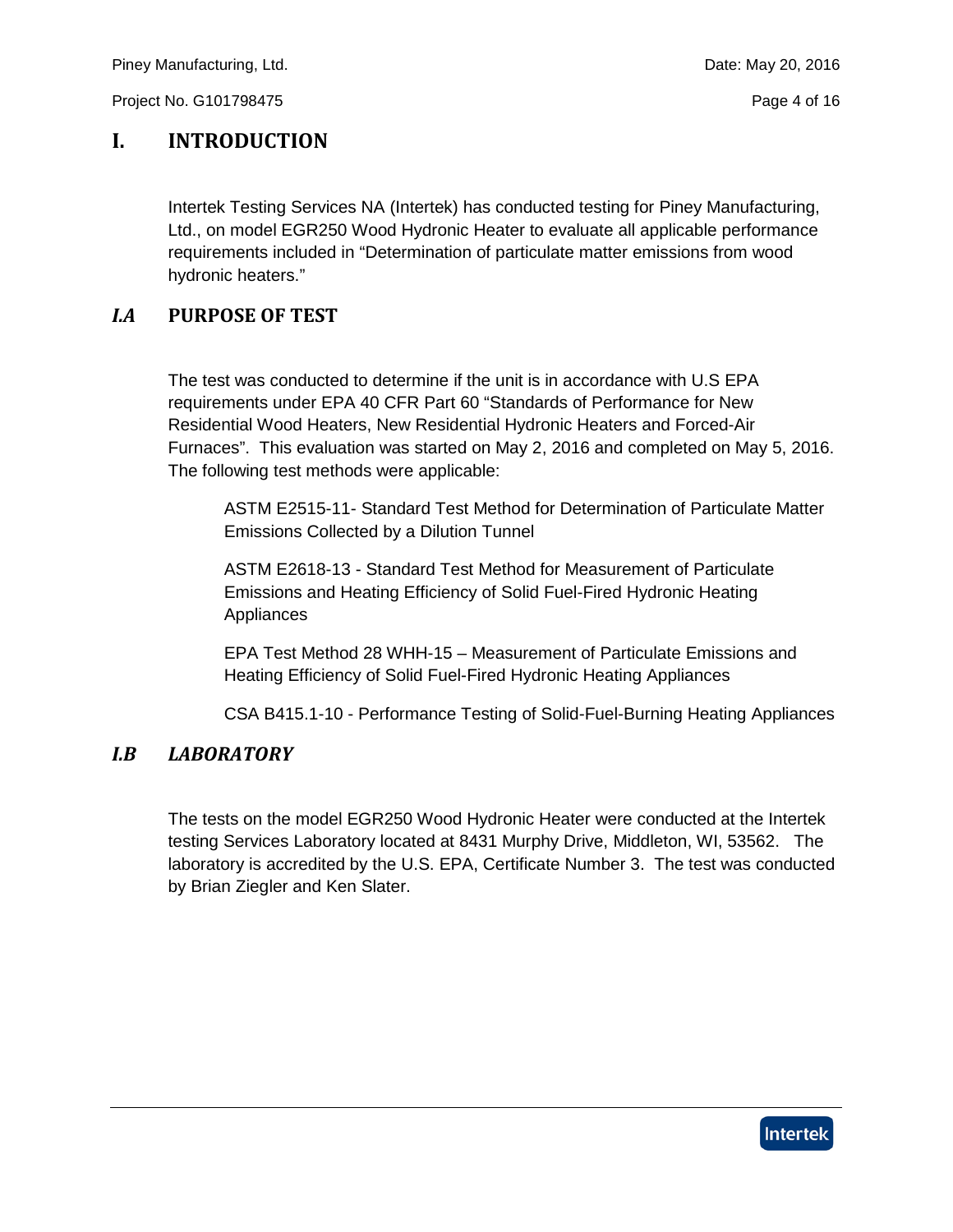## <span id="page-4-0"></span>*I.C DESCRIPTION OF UNIT*

The model EGR250 Wood Hydronic Heater is constructed of sheet steel. The outer dimensions are 41-in wide, 80-in deep, 74-in high. The unit has a door located on the front.

(See product drawings.)

Proprietary drawings and manufacturing methods are on file at Intertek in (Intertek location)

## <span id="page-4-1"></span>*I.D REPORT ORGANIZATION*

This report includes summaries of all data necessary to determine compliance with the regulations. Raw data, calibration records, intermediate calculations, drawings, specifications and other supporting information are contained in appendices to this report.

## <span id="page-4-2"></span>**II. SUMMARY**

## <span id="page-4-3"></span>*II.A PRETEST INFORMATION*

A sample was submitted to Intertek directly from the client. The sample was not independently selected for testing. The test unit was received at Intertek in Middleton, WI on April 29, 2016 and was shipped via the client. The unit was inspected upon receipt and found to be in good condition. The unit was set up following the manufacturer's instructions without difficulty.

Following assembly, the unit was placed on the test stand. Prior to beginning the emissions tests, the unit was operated for a minimum of 10 hours at high-to-medium burn rate to break in the heater. This break-in period was performed Intertek and data is included in the final report. The unit was found to be operating satisfactory during this break-in. The 10 plus hours of pre-burning were conducted May 2, 2016. The fuel used for the break-in process was cordwood.

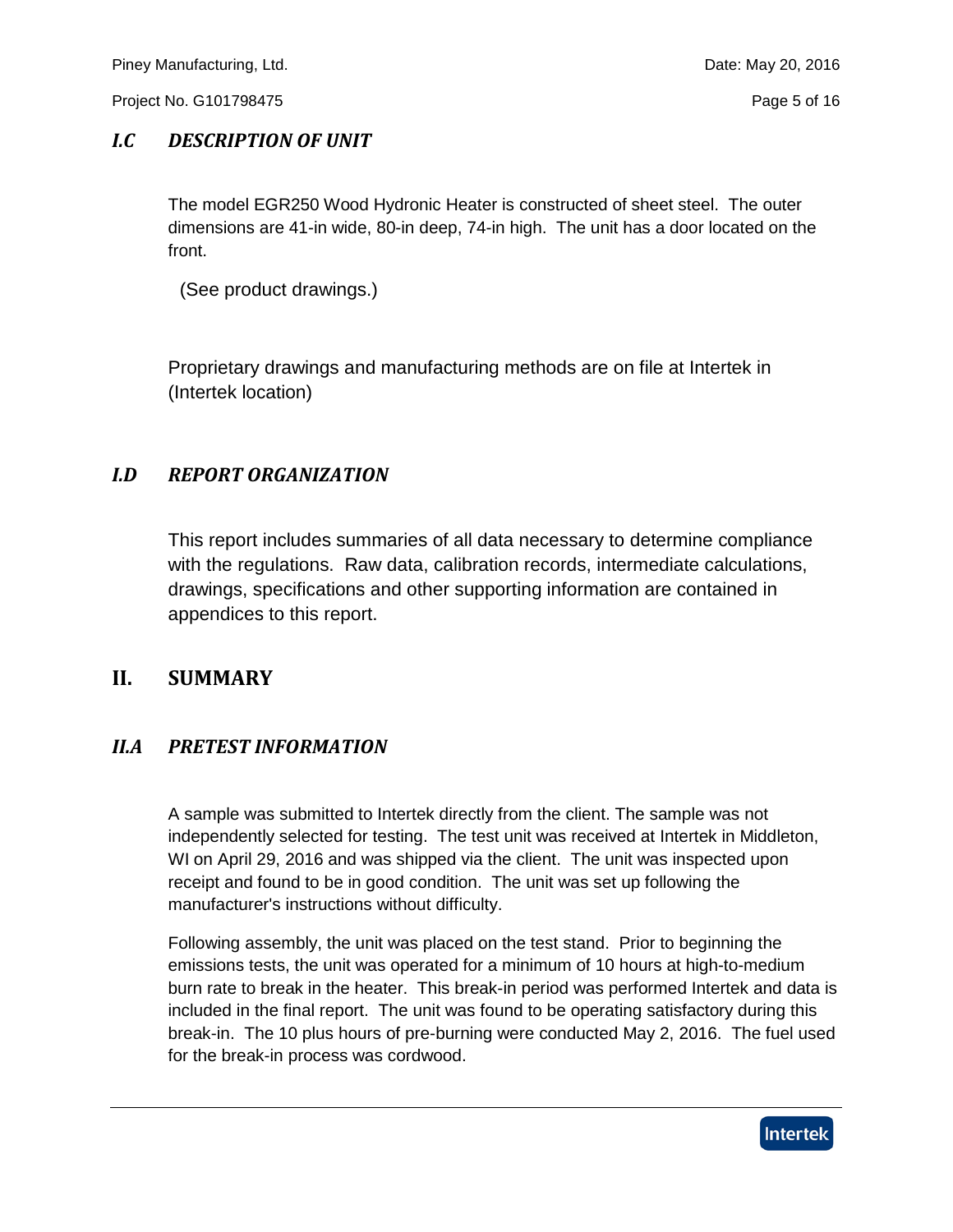Following the pre-burn break-in process the unit was allowed to cool and ash and residue was removed from the firebox. The unit's chimney system and laboratory dilution tunnels were cleaned using standard wire brush chimney cleaning equipment. On May 3, 2016 the unit was set-up for testing.

#### <span id="page-5-0"></span>*II.B INFORMATION LOG*

#### <span id="page-5-1"></span>**II.B(1) TEST STANDARD**

From May 3, 2016 to May 5, 2016, the unit was tested for EPA emissions. For Wood Hydronic Heaters, the test was conducted in accordance with ASTM E2618-13. The fuel used for the test run was Oak 4" x 4" lumber.

The applicable EPA regulatory limits are:

Step 1 – 2015 – 0.32 lbs/MMBtu Output, with an 18 g/hr limit per test

Step 2 – 2020 – 0.15 lbs/MMBtu Output (Cordwood) or 0.10 lbs/MMBtu Output (Cribs)

#### <span id="page-5-2"></span>**II.B(2) Deviation from Standard Method**

No deviations from the standards were performed, however, only the applicable sections from each standard were used during all testing.

### <span id="page-5-3"></span>*II.C SUMMARY OF TEST RESULTS*

The appliance tests resulted in the following performance:

Particulate Emissions: 0.271 lbs/MMBtu Output

Carbon Monoxide Emissions: 6.012 g/min

Heating Efficiency: 74.9% (Higher Heating Value Basis)

#### <span id="page-5-4"></span>*II.D DESCRIPTION OF TEST RUNS*

RUN #1 (May 3, 2016). The cooling water for the heat exchanger was set to draw a category 4 burn rate. Minor adjustments were made to maintain the heat exchange rate. The Test Load weighed 128.21 lbs. and utilized a 25 lb. coal bed. The average Btu/hr output was 210,486. Burn time was 3.65 hours. The kg/hr burn rate was 12.96.

RUN #2 (May 4, 2016). The cooling water for the heat exchanger was set to draw a category 1 burn rate. Minor adjustments were made to maintain the heat exchange rate. The Test Load weighed 128.54 lbs. and utilized a 25 lb. coal bed. The average Btu/hr output was 33,017. Burn time was 19.63 hours. The kg/hr burn rate was 2.43.

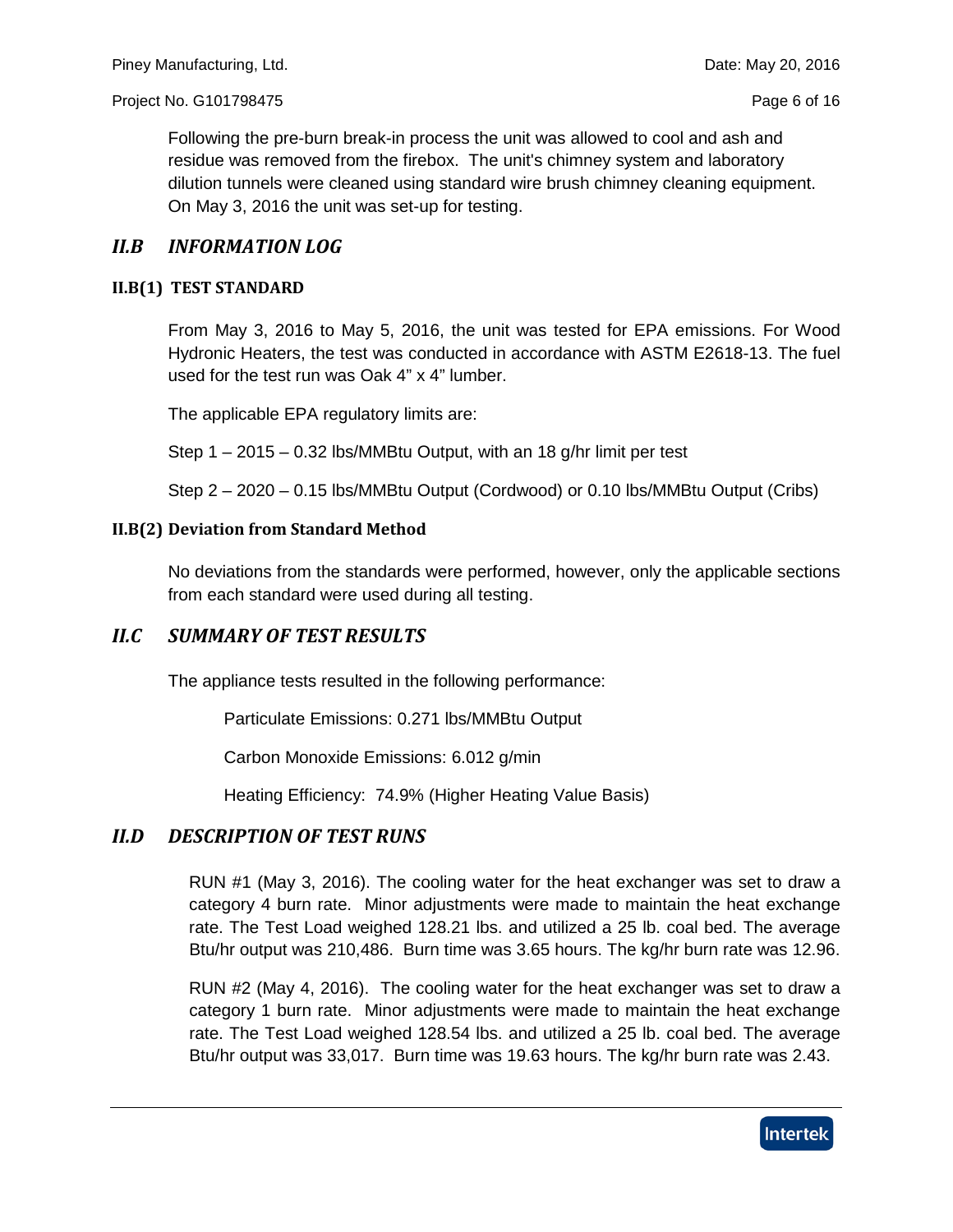RUN #3 (May 5, 2016). The cooling water for the heat exchanger was set to draw a category 2 burn rate. Minor adjustments were made to maintain the heat exchange rate. The Test Load weighed 124.52 lbs. and utilized a 24 lb. coal bed. The average Btu/hr output was 52,182. Burn time was 12.57 hours. The kg/hr burn rate was 3.67.

RUN #4 (May 5, 2016). The cooling water for the heat exchanger was set to draw a category 3 burn rate. Minor adjustments were made to maintain the heat exchange rate. The Test Load weighed 126.70 lbs. and utilized a 25 lb. coal bed. The average Btu/hr output was 103,399. Burn time was 6.80 hours. The kg/hr burn rate was 6.98.

## <span id="page-6-0"></span>*II.D SUMMARY OF OTHER DATA*

|                |                   |                           |                       |                       |                    | $\boldsymbol{\Theta}$   | W <sub>fuel</sub>          | MC <sub>ave</sub>       | $Q_{in}$             | $Q_{\text{out}}$ |
|----------------|-------------------|---------------------------|-----------------------|-----------------------|--------------------|-------------------------|----------------------------|-------------------------|----------------------|------------------|
| Category       | <b>Run</b><br>No. | Load %<br><b>Capacity</b> | <b>Target</b><br>Load | <b>Actual</b><br>Load | <b>Actual Load</b> | Test<br><b>Duration</b> | Wood<br>Weight<br>as-fired | Wood<br><b>Moisture</b> | Heat<br><b>Input</b> | Heat<br>Output   |
|                |                   |                           | Btu/hr                | Btu/hr                | % of Max           | hrs                     | lb                         | $%$ DB                  | <b>Btu</b>           | <b>Btu</b>       |
|                | $\overline{2}$    | $<$ 15% of<br>Max         | 34,500                | 33,017                | 14.4%              | 19.63                   | 128.54                     | 22.07                   | 905,585              | 648,226          |
| $\mathbf{I}$   | 3                 | 16-24%<br>of Max          | 55,200                | 52,182                | 22.7%              | 12.57                   | 124.52                     | 22.39                   | 874,942              | 655,758          |
| $\mathbf{III}$ | 4                 | 25-50%<br>of max          | 115,000               | 103,399               | 45.0%              | 6.80                    | 126.70                     | 21.04                   | 900,207              | 703,113          |
| IV             |                   | Max<br>capacity           | 230,000               | 210,486               | 91.5%              | 3.65                    | 128.21                     | 22.97                   | 896,625              | 768,273          |

#### <span id="page-6-1"></span>**TABLE 1. – DATA SUMMARY PART A**

#### **TABLE 2. – DATA SUMMARY PART B**

|                |                |                    | T2 Min                                 | $E_{\rm T}$                         | E                                | E.                                  | $E_{g/hr}$        | $E_{g/kg}$                 | $\eta_{\text{\tiny{del}}}$            | ηslm                                      |
|----------------|----------------|--------------------|----------------------------------------|-------------------------------------|----------------------------------|-------------------------------------|-------------------|----------------------------|---------------------------------------|-------------------------------------------|
| Category       | Run<br>No.     | Load %<br>Capacity | Min<br><b>Return</b><br>Water<br>Temp. | <b>Total PM</b><br><b>Emissions</b> | <b>PM Output</b><br><b>Based</b> | <b>PM</b><br>Output<br><b>Based</b> | <b>PM</b><br>Rate | <b>PM</b><br><b>Factor</b> | <b>Delivered</b><br><b>Efficiency</b> | <b>Stack</b><br>Loss<br><b>Efficiency</b> |
|                |                |                    | ٥F                                     |                                     | lb/mmBtu<br>Out                  | g/MJ                                | g/hr              | g/kg                       | %                                     | %                                         |
|                | $\overline{2}$ | $<$ 15% of<br>Max  | 155.61                                 | g<br>110.35                         | 0.375                            | 0.161                               | 5.62              | 2.31                       | 71.6%                                 | 72.8%                                     |
| $\mathbf{I}$   | 3              | 16-24%<br>of Max   | 155.5                                  | 79.50                               | 0.267                            | 0.115                               | 6.33              | 1.72                       | 74.9%                                 | 69.0%                                     |
| $\mathbf{III}$ | $\overline{4}$ | 25-50%<br>of max   | 154.4                                  | 46.14                               | 0.145                            | 0.062                               | 6.78              | 0.97                       | 78.1%                                 | 83.4%                                     |
| IV             | 1              | Max<br>capacity    | 138.9                                  | 25.18                               | 0.072                            | 0.031                               | 6.90              | 0.53                       | 85.7%                                 | 81.9%                                     |

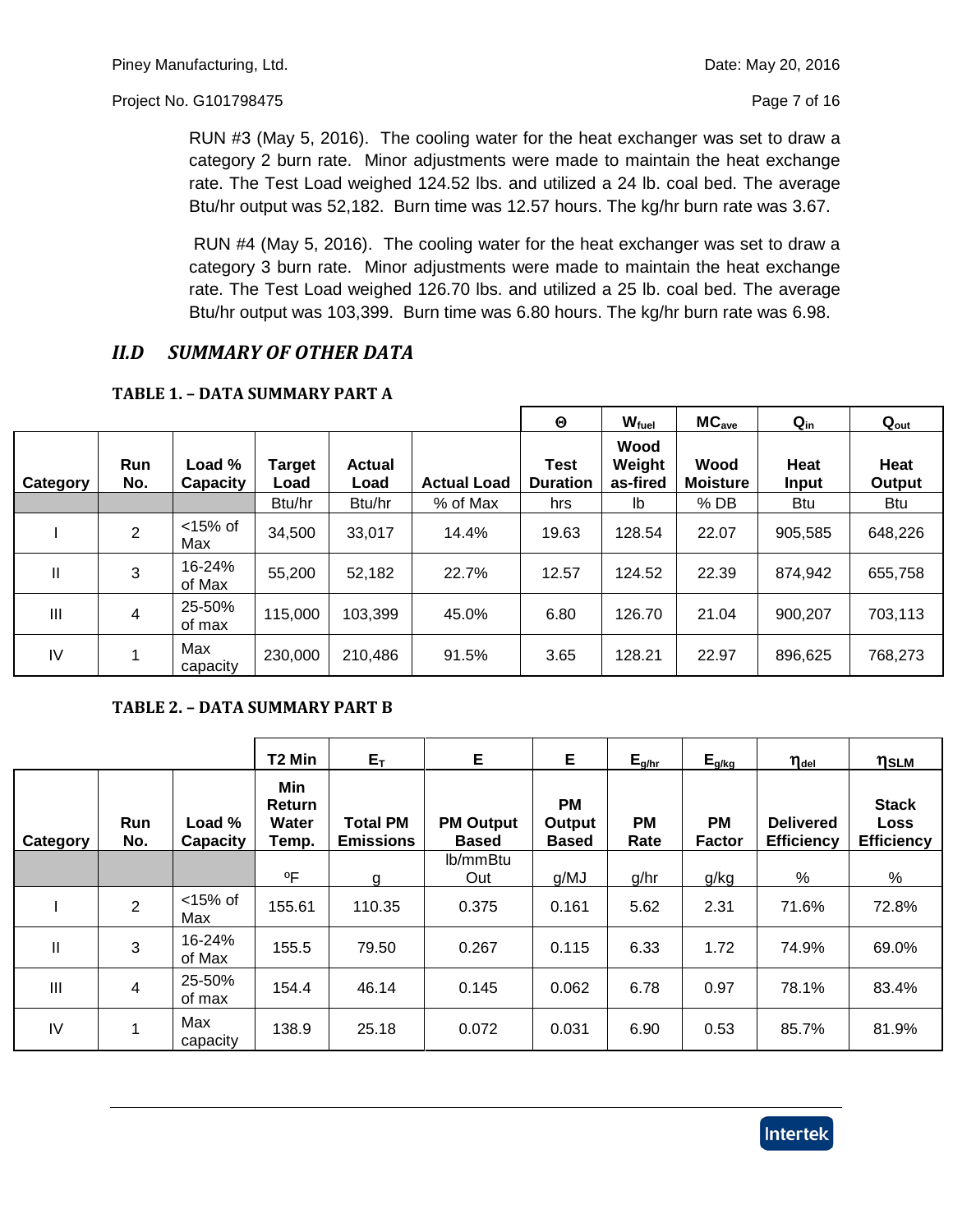<span id="page-7-0"></span>

|  | TABLE 3. - HANG TAG INFORMATION |  |  |  |  |  |
|--|---------------------------------|--|--|--|--|--|
|--|---------------------------------|--|--|--|--|--|

| MANUFACTURER:                    | Piney Mfg.                        |        |                              |
|----------------------------------|-----------------------------------|--------|------------------------------|
| <b>MODEL NUMBER:</b>             | <b>EGR250</b>                     |        |                              |
| 8-HOUR OUTPUT RATING:            | $Q_{\text{out-8hr}}$              | 92,747 | Btu/hr                       |
| 8-HOUR AVERAGE EFFICIENCY:       | $\eta_{\mathsf{avg}\text{-}8}$ hr | 77.4%  | (Using higher heating value) |
|                                  |                                   | 83.4%  | (using lower heating value)  |
| <b>ANNUAL EFFICIENCY RATING:</b> | $\eta_{\mathsf{avg}}$             | 74.9%  | (Using higher heating value) |
|                                  |                                   | 80.6%  | (using lower heating value)  |
| <b>PARTICULATE EMISSIONS:</b>    | $E_{avg}$                         | 6.17   | GRAMS/HR (average)           |
|                                  |                                   | 0.271  | LBS/MILLION Btu OUTPUT       |
| <b>CARBON MONOXIDE:</b>          | CO<br>(q/min                      | 6.012  | <b>GRAMS/MINUTE</b>          |

### <span id="page-7-1"></span>**TABLE 4. – YEAR ROUND USE WEIGHTING**

| Category | <b>Run</b><br>No. | Weighting<br>Factor | $\eta_{\text{del},i}$ x $F_{i}$ -<br><b>HHV</b> | $ηdel,i$ x F <sub>i</sub> -<br><b>LHV</b> | $E_{g/MJ,i}$ x | $E_{q/kg,i}$ x $F_i$ | $\mathsf{E}_{\mathsf{lb/mmbt} \mathsf{u}, \mathsf{i}}$ x $\mathsf{F}_{\mathsf{i}}$ | $E_{q/hr,i}$ x $F_i$ | CO <sub>g/min,i</sub><br>$X F_i$ |
|----------|-------------------|---------------------|-------------------------------------------------|-------------------------------------------|----------------|----------------------|------------------------------------------------------------------------------------|----------------------|----------------------------------|
|          | ◠                 | 0.437               | 0.313                                           | 0.337                                     | 0.071          | 1.009                | 0.164                                                                              | 2.456                | 2.243                            |
|          | 3                 | 0.238               | 0.178                                           | 0.192                                     | 0.027          | 0.410                | 0.064                                                                              | .506                 | 1.294                            |
| Ш        | 4                 | 0.275               | 0.215                                           | 0.231                                     | 0.017          | 0.267                | 0.040                                                                              | 1.866                | 2.243                            |
| IV       |                   | 0.050               | 0.043                                           | 0.046                                     | 0.002          | 0.027                | 0.004                                                                              | 0.345                | 0.232                            |
| Totals   |                   | 1.000               | 74.9%                                           | 80.6%                                     | 0.117          | 1.713                | 0.271                                                                              | 6.173                | 6.012                            |

#### <span id="page-7-2"></span>**TABLE 5. - GENERAL SUMMARY OF RESULTS**

| Run No. | <b>Burn Rate</b><br>(kg/hr)(Dry) | 1 <sup>st</sup> Hour<br>Emissions<br>(g/hr) | <b>Run Time</b><br>(min) |
|---------|----------------------------------|---------------------------------------------|--------------------------|
|         | 2.43                             | 5.05                                        | 19.63                    |
|         | 3.67                             | 10.02                                       | 12.57                    |
|         | 6.98                             | 4.50                                        | 6.80                     |
|         | 12.96                            | 4.26                                        | 3.65                     |

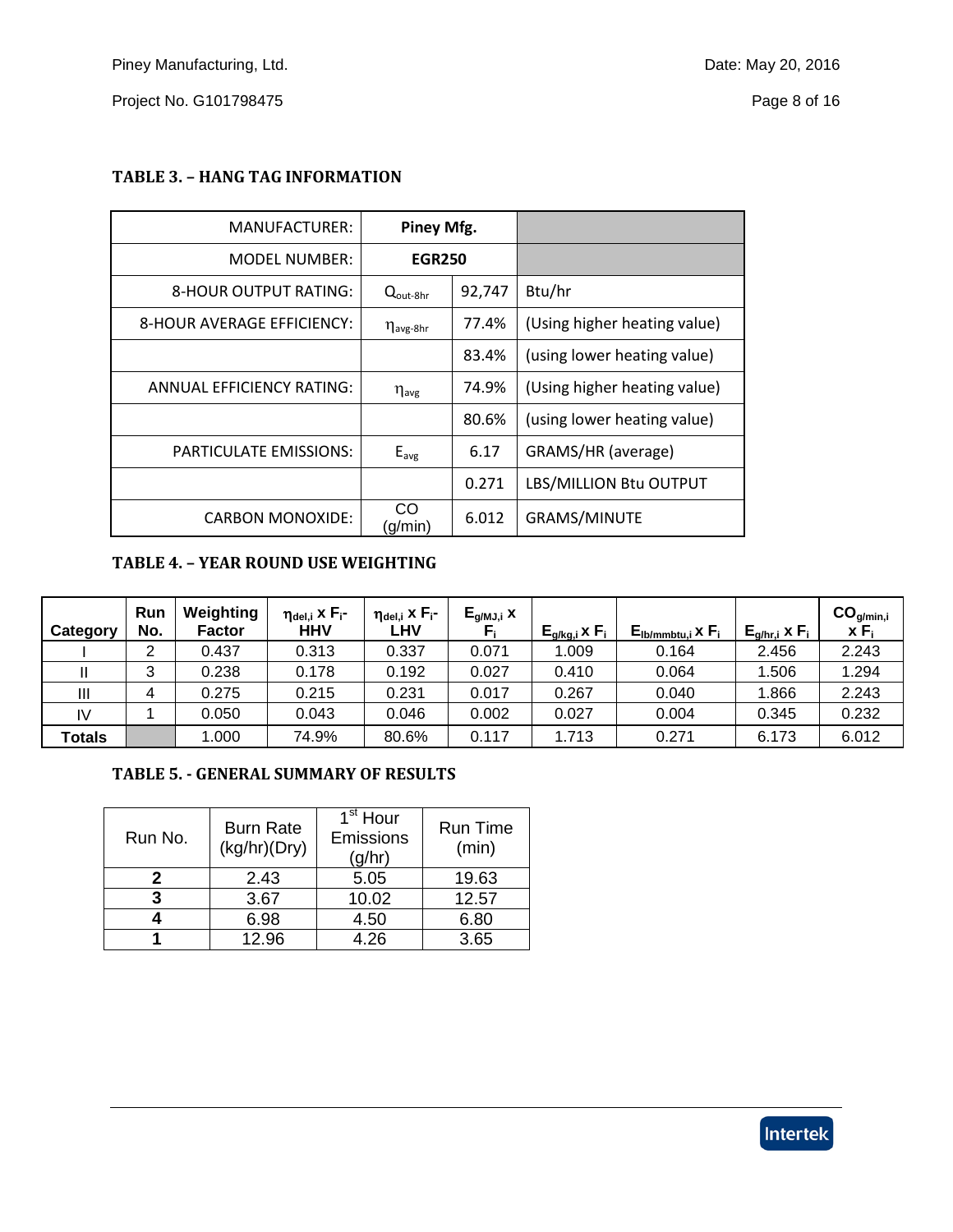#### **TABLE 6. – CSA B415.1 RESULTS**

| Run No. | <b>CO Emissions</b><br>(g/min) | <b>Heating Efficiency</b><br>(% HHV) | <b>Heat Output</b><br>(Btu/hr) |
|---------|--------------------------------|--------------------------------------|--------------------------------|
|         | 5.13                           | 72.8                                 | 33,427                         |
|         | 5.44                           | 69.0                                 | 47,842                         |
|         | 8.16                           | 83.4                                 | 109,857                        |
|         | 4.64                           | 81.9                                 | 200,310                        |

## <span id="page-8-0"></span>**III. PROCESS DESCRIPTION**

### <span id="page-8-1"></span>*III.A TEST SET-UP DESCRIPTON*

A standard 6" diameter vertical single wall pipe and insulated chimney system was installed to 15' above floor level. The singe wall pipe extended to 8 feet above the floor and insulated chimney extended the remaining height.

#### <span id="page-8-2"></span>*III.B AIR SUPPLY SYSTEM*

Combustion air enters an inlet plenum located on the back of the heater, which is directed to the firebox. All gases exit through the 6" flue also located at the back/top of the heater. The exhaust gases are assisted by a combustion blower.

#### <span id="page-8-3"></span>*III.C TEST FUEL PROPERTIES*

Wood used for the testing is 4" x 4" dimensional Oak lumber. Oak has a default heating value of 8600 Btu/lb (19887 kJ/kg) and a moisture content between 19% and 25% on a dry basis.

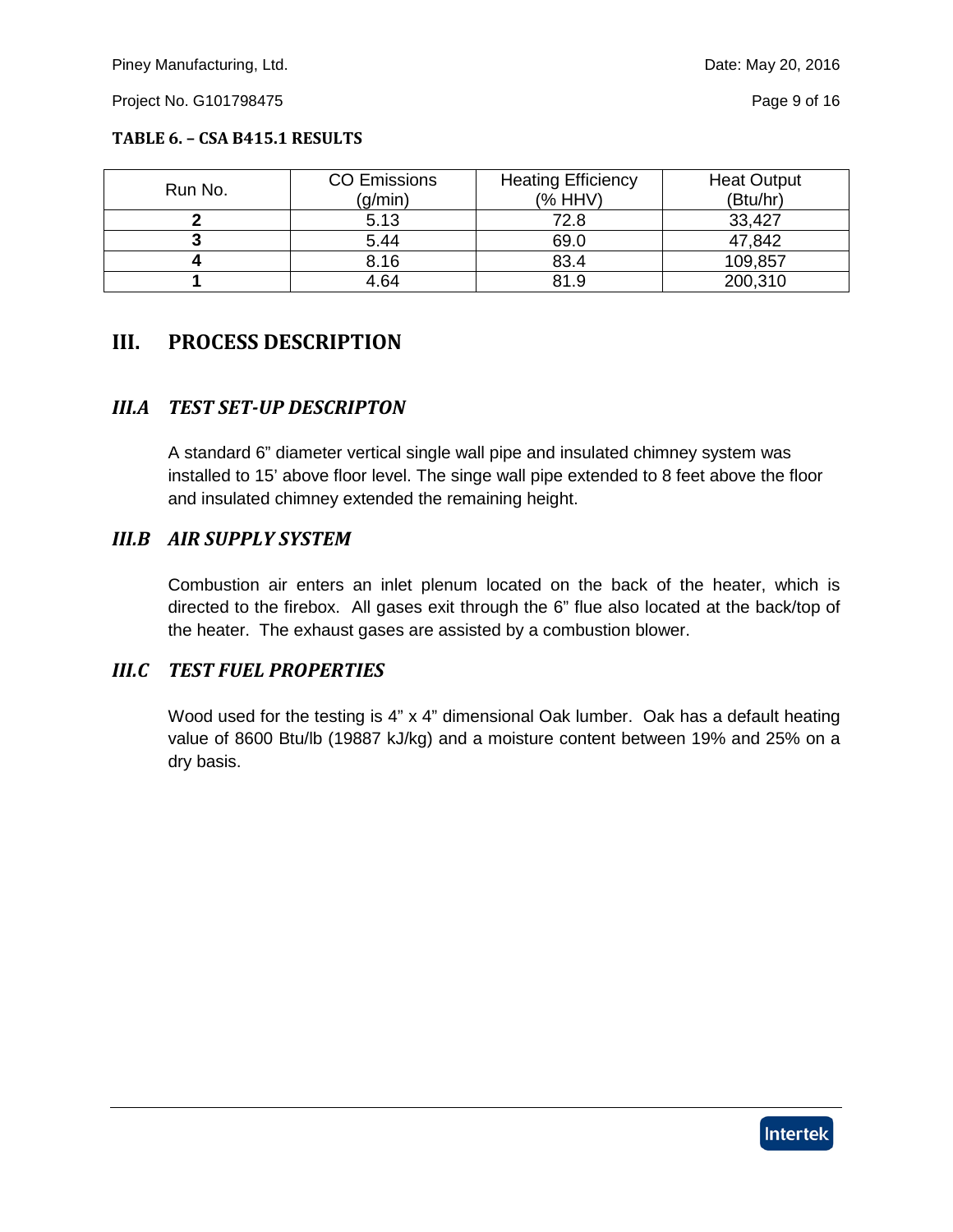## <span id="page-9-0"></span>**IV. SAMPLING SYSTEMS**

## <span id="page-9-1"></span>*IV.A. SAMPLING LOCATIONS*

Particulate samples are collected from the dilution tunnel at a point 20 feet from the tunnel entrance. The tunnel has two elbows and two mixing baffles in the system ahead of the sampling section. (See Figure 3.) The sampling section is a continuous 13 foot section of 6 inch diameter pipe straight over its entire length. Tunnel velocity pressure is determined by a standard Pitot tube located 60 inches from the beginning of the sampling section. The dry bulb thermocouple is located six inches downstream from the Pitot tube. Tunnel samplers are located 60 inches downstream of the Pitot tube and 36 inches upstream from the end of this section. (See Figure 1.)

Stack gas samples are collected from the steel chimney section 8 feet  $\pm$  6 inches above the scale platform. (See Figure 2.)

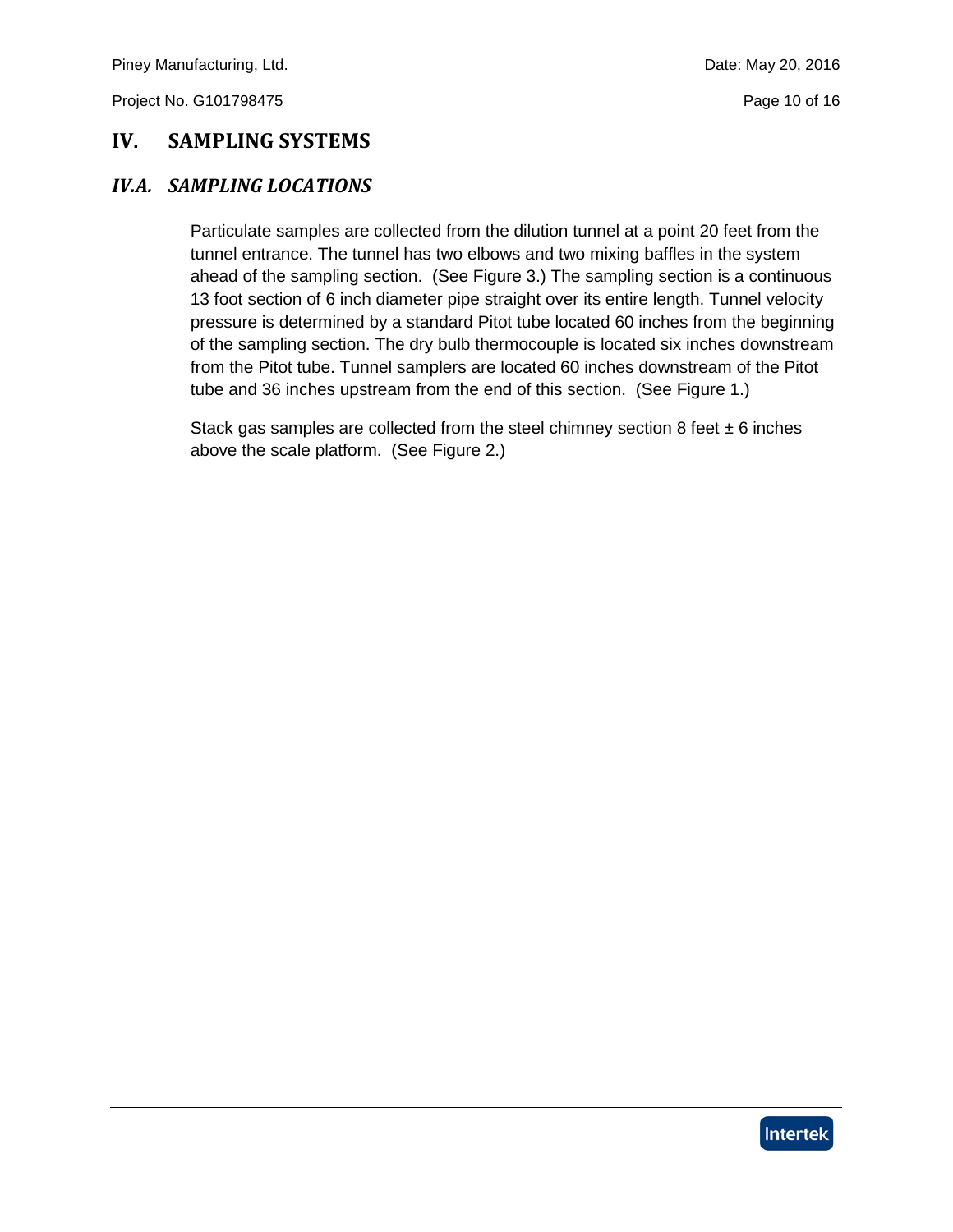# <span id="page-10-0"></span>*IV.A.(1) DILUTION TUNNEL*



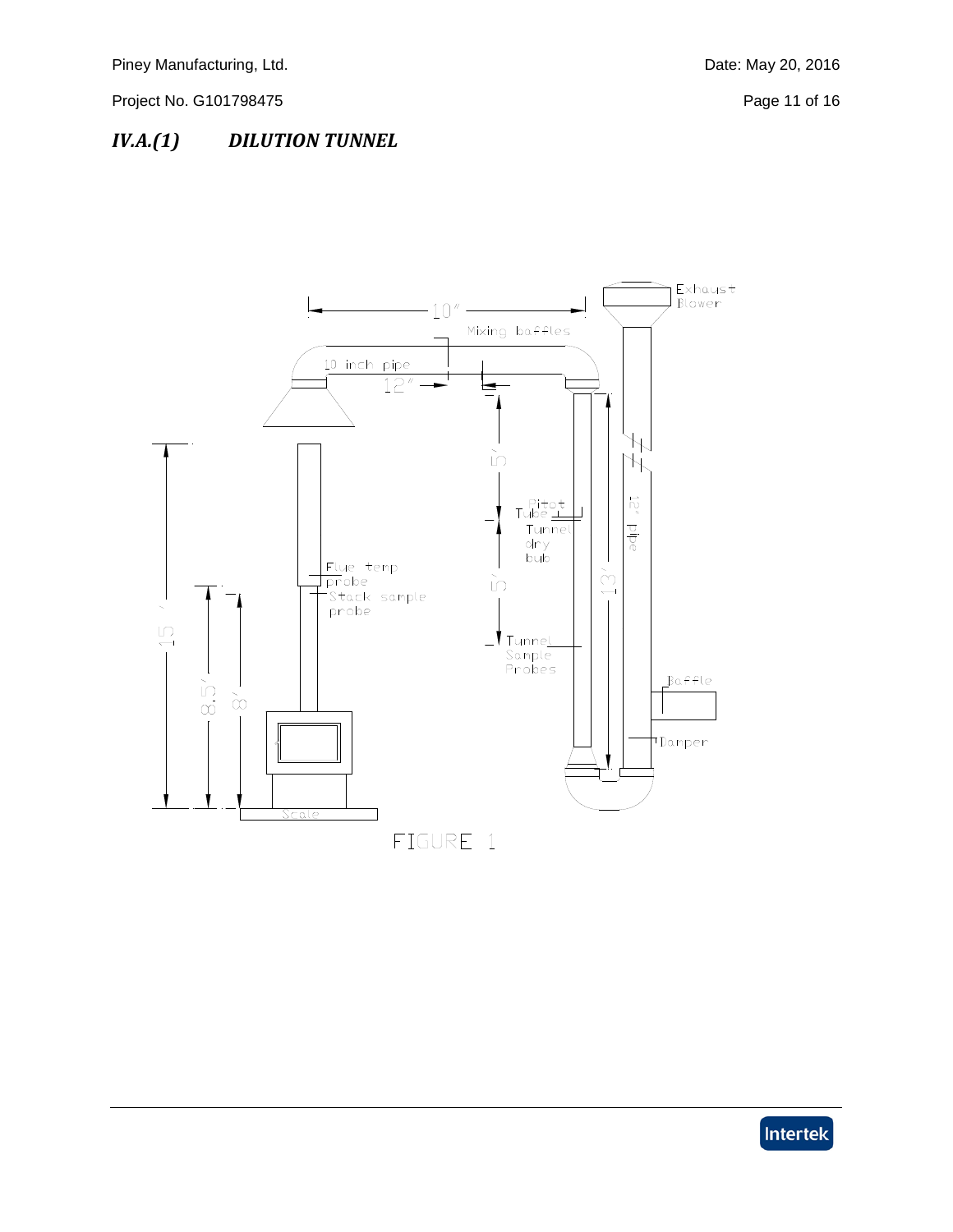## <span id="page-11-0"></span>*IV.B. OPERATIONAL DRAWINGS*

## <span id="page-11-1"></span>*IV.B.(1) STACK GAS SAMPLE TRAIN*



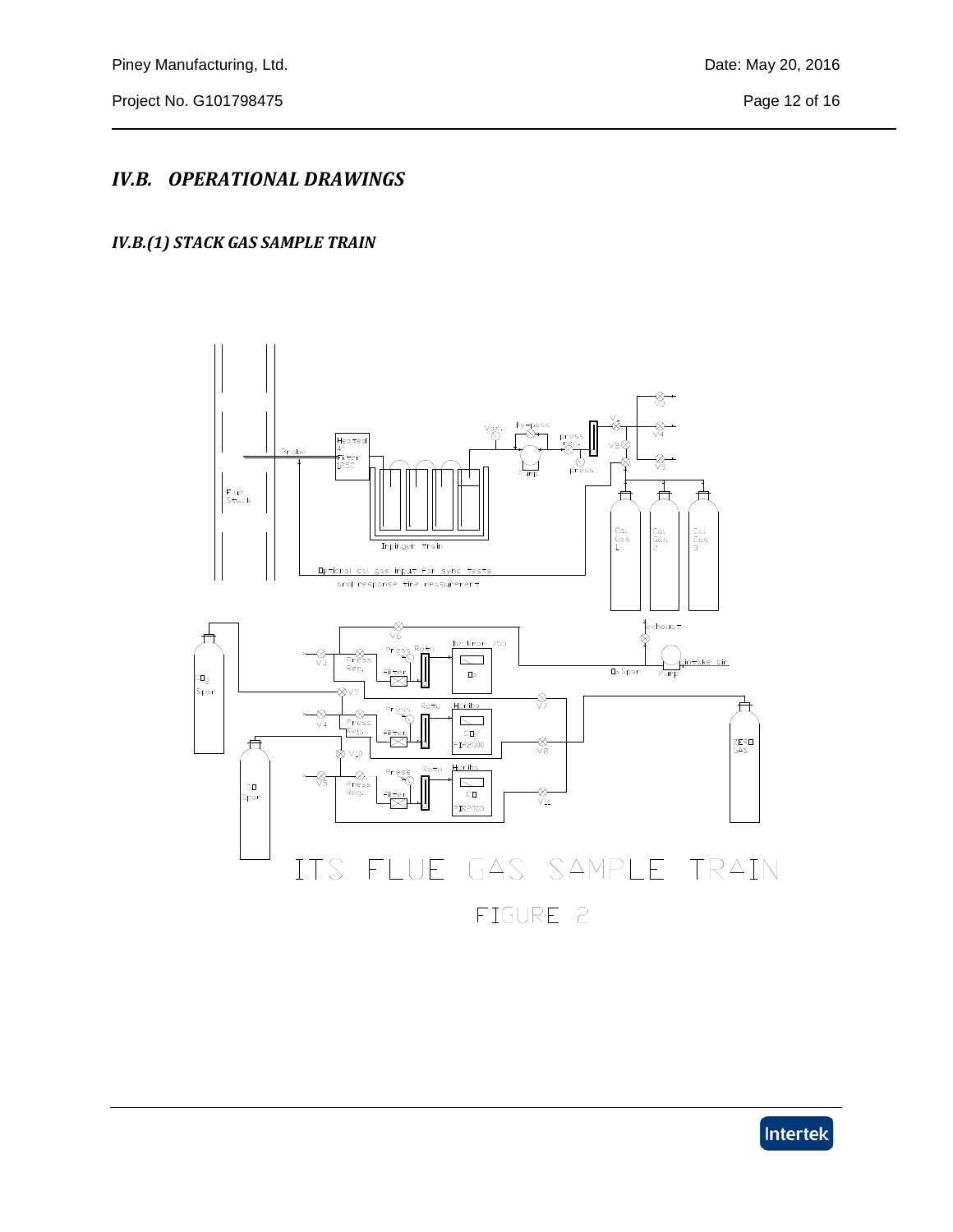### <span id="page-12-1"></span><span id="page-12-0"></span>*IV.B.(2). DILUTION TUNNEL SAMPLE SYSTEMS*





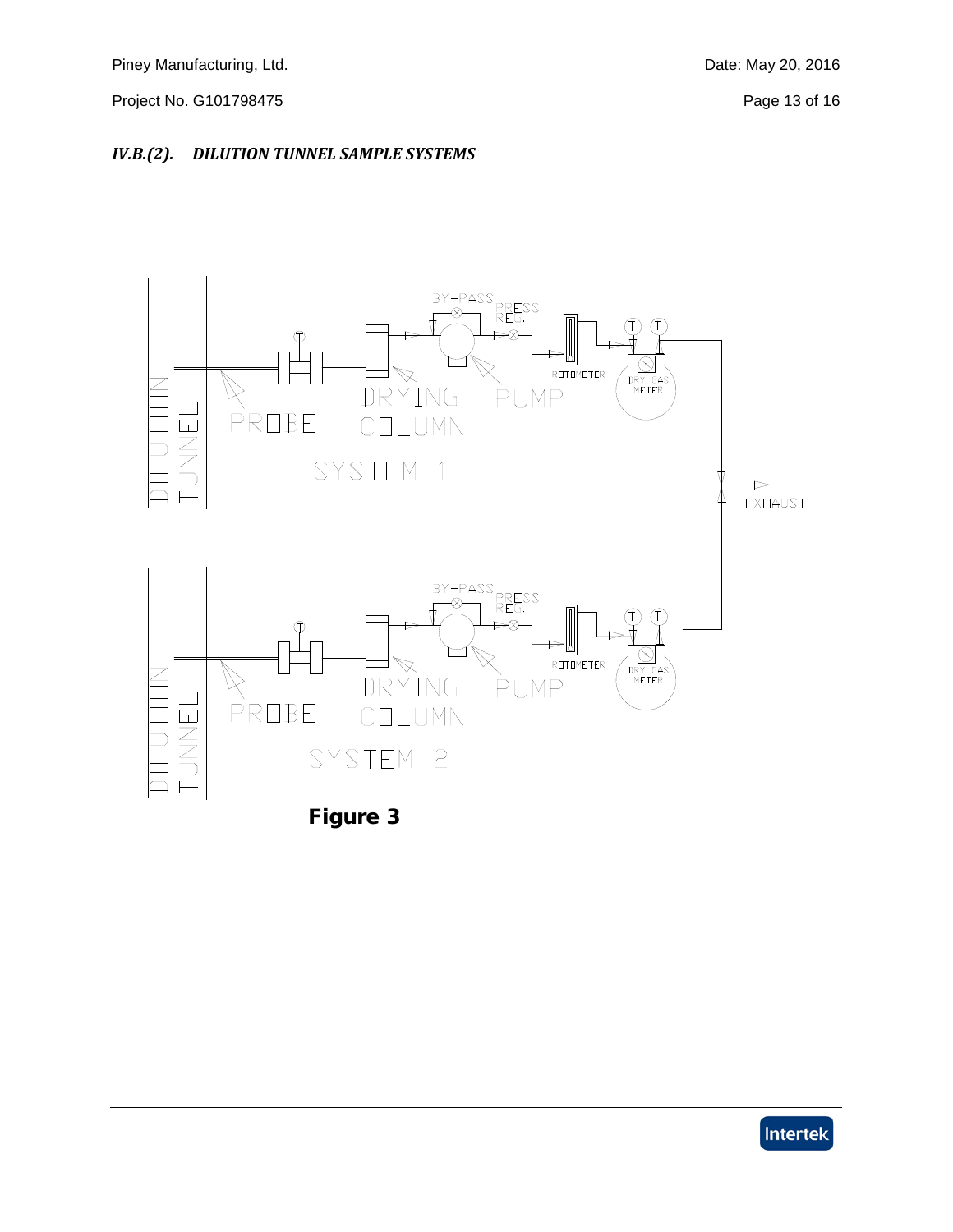## **V. SAMPLING METHODS**

## <span id="page-13-0"></span>**V.A. PARTICULATE SAMPLING**

Particulates were sampled in strict accordance with ASTM E2515-2011. This method uses two identical sampling systems with Gelman A/E 61631 binder free, 47-mm diameter filters. The dryers used in the sample systems are filled with "Drierite" before each test run. In order to measure first-hour emissions rates the a third filter set is prepared at one hour into the test run, the filter sets are changed in one of the two sample trains. The two filter sets used for this train are analyzed individually to determine the first hour and total emissions rate.

## <span id="page-13-1"></span>**VI. QUALITY ASSURANCE**

## <span id="page-13-2"></span>*VI.A. INSTRUMENT CALIBRATION*

#### <span id="page-13-3"></span>*VI.A. (1). DRY GAS METERS*

At the conclusion of each test program the dry gas meters are checked against our standard dry gas meter. Three runs are made on each dry gas meter used during the test program. The average calibration factors obtained are then compared with the six-month calibration factor and, if within 5%, the six-month factor is used to calculate standard volumes. Results of this calibration are contained in Appendix D.

An integral part of the post test calibration procedure is a leak check of the pressure side by plugging the system exhaust and pressurizing the system to 10" W.C. The system is judged to be leak free if it retains the pressure for at least 10 minutes.

The standard dry gas meter is calibrated every 6 months using a Spirometer designed by the EPA Emissions Measurement Branch. The process involves sampling the train operation for 1 cubic foot of volume. With readings made to .001 ft<sup>3</sup>, the resolution is .1%, giving an accuracy higher than the  $\pm$ 2% required by the standard.

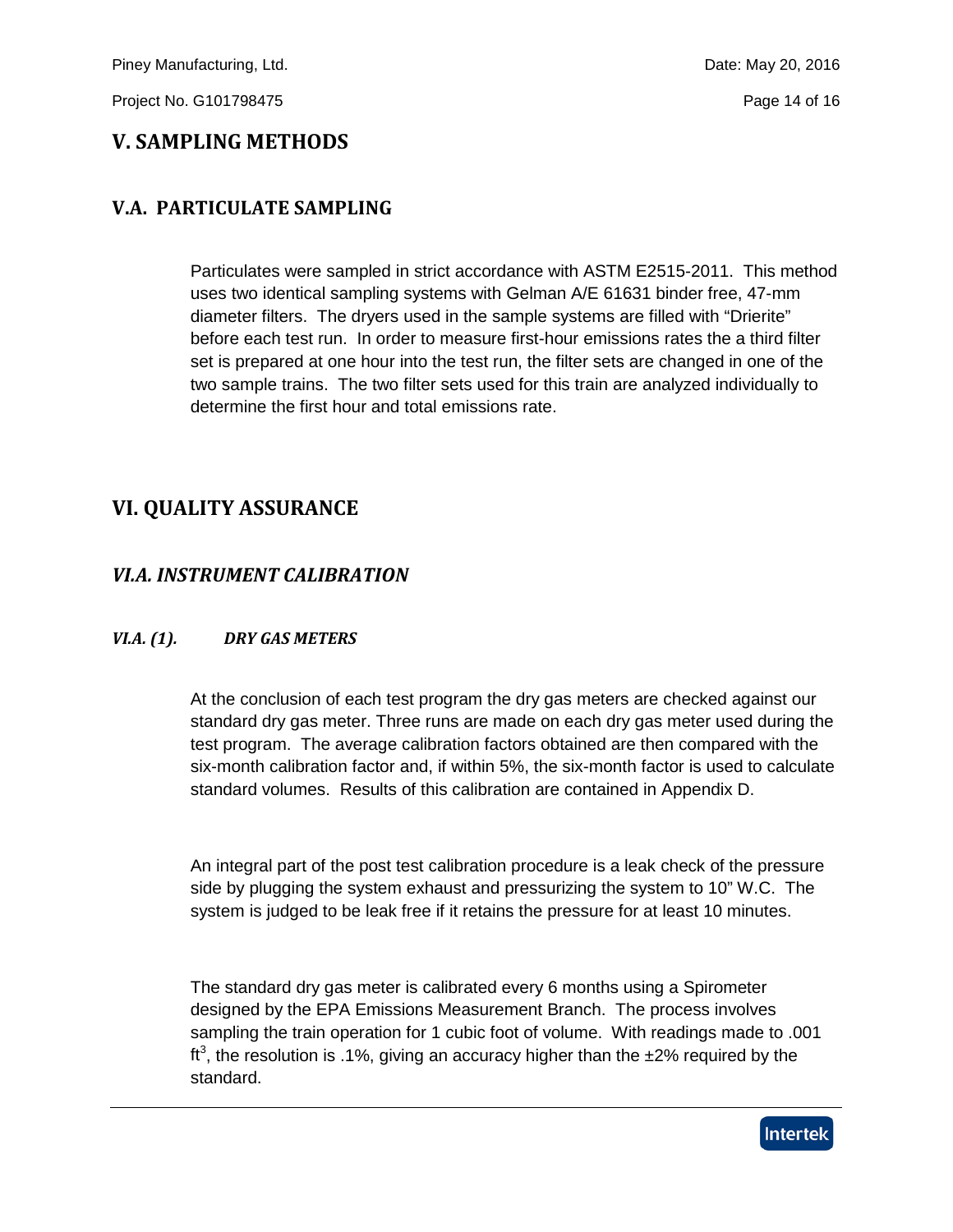Piney Manufacturing, Ltd. Date: May 20, 2016

Project No. G101798475 **Project No. G101798475** 

#### <span id="page-14-0"></span>*VI.A.(2). STACK SAMPLE ROTAMETER*

The stack sample rotometer is checked by running three tests at each flow rate used during the test program. The flow rate is checked by running the rotometer in series with one of the dry gas meters for 10 minutes with the rotometer at a constant setting. The dry gas meter volume measured is then corrected to standard temperature and pressure conditions. The flow rate determined is then used to calculate actual sampled volumes.

#### <span id="page-14-1"></span>*VI.A.(3). GAS ANALYZERS*

The continuous analyzers are zeroed and spanned before each test with appropriate gases. A mid-scale multi-component calibration gas is then analyzed (values are recorded). At the conclusion of a test, the instruments are checked again with zero, span and calibration gases (values are recorded only). The drift in each meter is then calculated and must not exceed 5% of the scale used for the test.

At the conclusion of each unit test program, a three-point calibration check is made. This calibration check must meet accuracy requirements of the applicable standards. Consistent deviations between analyzer readings and calibration gas concentrations are used to correct data before computer processing. Data is also corrected for interferences as prescribed by the instrument manufacturer's instructions.

## <span id="page-14-2"></span>*VI.B. TEST METHOD PROCEDURES*

#### <span id="page-14-3"></span>*VI.B.(1). LEAK CHECK PROCEDURES*

Before and after each test, each sample train is tested for leaks. Leakage rates are measured and must not exceed 0.02 CFM or 4% of the sampling rate. Leak checks are performed checking the entire sampling train, not just the dry gas meters. Pretest and post-test leak checks are conducted with a vacuum of 10 inches of mercury. Vacuum is monitored during each test and the highest vacuum reached is then used for the post test vacuum value. If leakage limits are not met, the test run is rejected. During, these tests the vacuum was typically less than 2 inches of mercury. Thus, leakage rates reported are expected to be much higher than actual leakage during the tests.